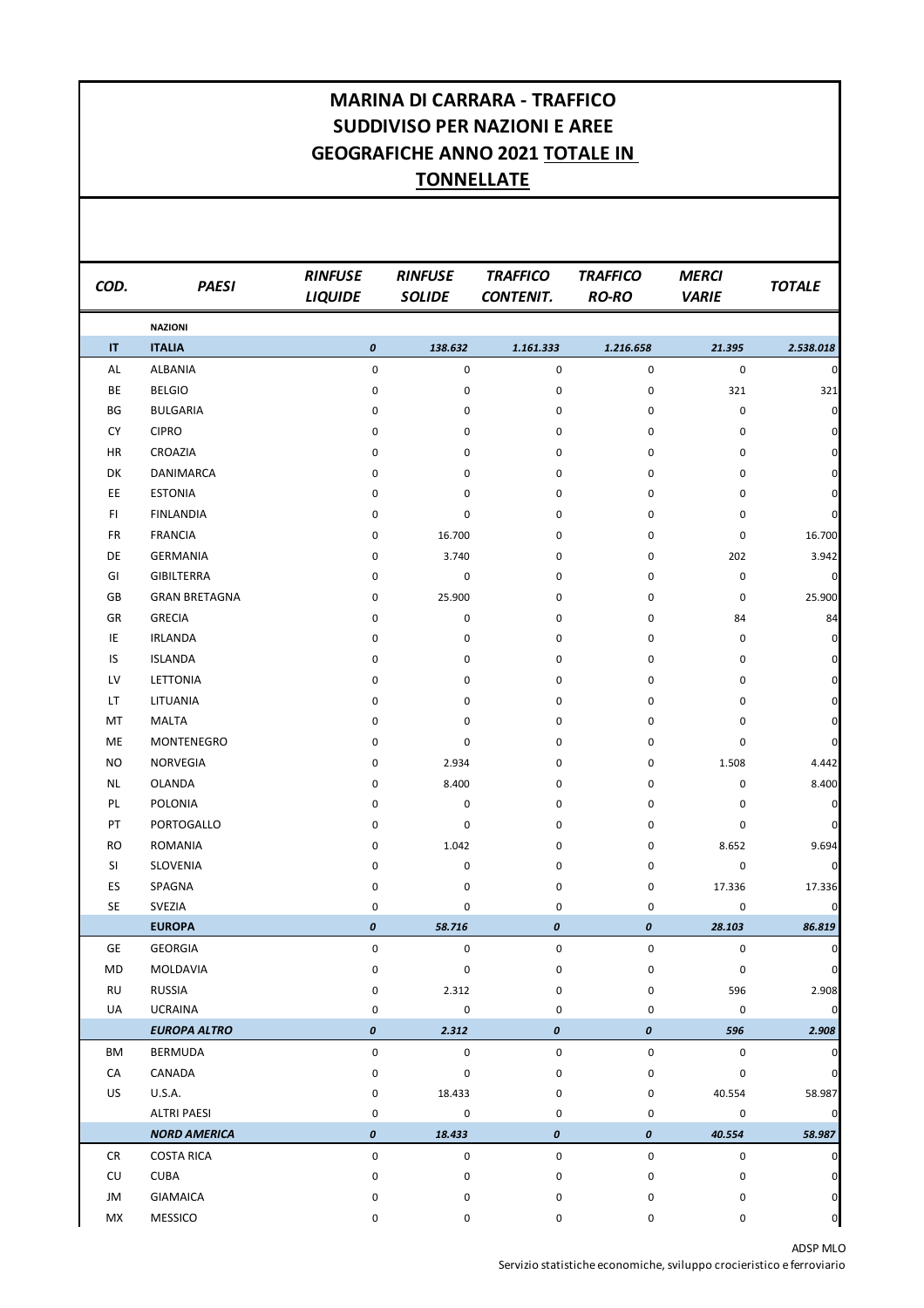| PA        | PANAMA                    | 0                | $\pmb{0}$   | 0         | $\mathbf 0$ | 0         | 0              |
|-----------|---------------------------|------------------|-------------|-----------|-------------|-----------|----------------|
| DO        | REPUBBLICA DOMINICANA     | 0                | 0           | 0         | 0           | 0         | 0              |
|           | <b>ALTRI PAESI</b>        | $\pmb{0}$        | $\pmb{0}$   | $\pmb{0}$ | 0           | 0         | 0              |
|           | <b>CENTRO AMERICA</b>     | $\boldsymbol{o}$ | 0           | 0         | 0           | 0         | 0              |
| AR        | ARGENTINA                 | $\pmb{0}$        | 0           | $\pmb{0}$ | $\pmb{0}$   | $\pmb{0}$ | 0              |
| <b>BR</b> | <b>BRASILE</b>            | $\pmb{0}$        | 0           | $\pmb{0}$ | 0           | 153.883   | 153.883        |
| CL.       | <b>CILE</b>               | $\pmb{0}$        | $\pmb{0}$   | $\pmb{0}$ | $\pmb{0}$   | 0         | $\pmb{0}$      |
| COD.      | COLOMBIA                  | 0                | 0           | 0         | 0           | 0         | 0              |
| EC        | <b>ECUADOR</b>            | 0                | 0           | 0         | 0           | 0         | 0              |
| PY        | PARAGUAY                  | 0                | 0           | 0         | 0           | 0         | 0              |
| PE        | PERU'                     | 0                | 0           | 0         | 0           | 0         |                |
| UY        | URUGUAY                   | 0                | 0           | 0         | 0           | 0         | 0              |
| VE        | VENEZUELA                 | 0                | 0           | 0         | 0           | 0         | 0              |
|           | <b>ALTRI PAESI</b>        | $\pmb{0}$        | 0           | 0         | 0           | 0         | 0              |
|           | <b>SUD AMERICA</b>        | 0                | 0           | 0         | 0           | 153.883   | 153.883        |
|           |                           |                  |             |           |             |           |                |
| DZ        | <b>ALGERIA</b>            | $\pmb{0}$        | 2.404       | 91.651    | $\pmb{0}$   | 3.338     | 97.393         |
| EG        | <b>EGITTO</b>             | $\pmb{0}$        | $\pmb{0}$   | $\pmb{0}$ | $\pmb{0}$   | 55.807    | 55.807         |
| LY        | LIBIA                     | 0                | 16.160      | 0         | 0           | 137       | 16.297         |
| MA        | MAROCCO                   | 0                | $\pmb{0}$   | 0         | 0           | 0         | 0              |
| TN        | <b>TUNISIA</b>            | $\pmb{0}$        | 36.125      | 28.784    | 0           | 47.242    | 112.151        |
|           | <b>NORD AFRICA</b>        | $\boldsymbol{o}$ | 54.689      | 120.435   | 0           | 106.524   | 281.648        |
| ER        | ERITREA                   | $\pmb{0}$        | $\mathsf 0$ | 0         | $\pmb{0}$   | 0         | 0              |
| KE        | <b>KENYA</b>              | $\pmb{0}$        | $\pmb{0}$   | 0         | $\mathbf 0$ | 0         | 0              |
| SO        | SOMALIA                   | 0                | 0           | 0         | 0           | 0         | 0              |
| ZA        | SUDAFRICA                 | 0                | 0           | 0         | 0           | 89.529    | 89.529         |
| SD        | SUDAN                     | 0                | 0           | 0         | 0           | 0         | 0              |
|           | <b>ALTRI PAESI</b>        | $\pmb{0}$        | 799         | 0         | 0           | 66.075    | 66.874         |
|           | <b>AFRICA ORIENTALE</b>   | $\boldsymbol{o}$ | 799         | 0         | 0           | 155.604   | 156.403        |
| AO        | ANGOLA                    | $\mathsf 0$      | 7.248       | 0         | $\mathbf 0$ | 2.206     | 9.454          |
| CM        | CAMERUN                   | 0                | $\pmb{0}$   | 0         | 0           | 0         | 0              |
| CG        | CONGO                     | 0                | 0           | 0         | 0           | 0         | 0              |
| <b>CI</b> | <b>COSTA D'AVORIO</b>     | 0                | 0           | 0         | 0           | 0         | 0              |
| GM        | <b>GAMBIA</b>             | 0                | 0           | 0         | 0           | 0         | 0              |
| GH        | GANA                      | 0                | 0           | 0         | 0           | 0         | $\overline{0}$ |
| GN        | <b>GUINEA</b>             | 0                | 0           | 0         | 0           | 0         | 0              |
| LR        | LIBERIA                   | 0                | 0           | 0         | 0           | 0         | 0              |
| MR        | MAURITANIA                | 0                | 0           | 0         | 0           | 0         | 0              |
| NG        | NIGERIA                   | 0                | 0           | 0         | 0           | 358       | 358            |
| SN        | SENEGAL                   | 0                | 0           | 0         | $\pmb{0}$   | $\pmb{0}$ | $\mathbf 0$    |
|           | <b>ALTRI PAESI</b>        | 0                | 0           | 0         | 0           | 7.680     | 7.680          |
|           | <b>AFRICA OCCIDENTALE</b> | $\pmb{o}$        | 7.248       | 0         | 0           | 10.244    | 17.492         |
| SA        | ARABIA SAUDITA            | 0                | 0           | 0         | 0           | 0         | 0              |
| IR        | <b>IRAN</b>               | 0                | 0           | 0         | 0           | 0         | 0              |
| IQ        | <b>IRAQ</b>               | 0                | 813         | 0         | 0           | 0         | 813            |
| IL.       | <b>ISRAELE</b>            | 0                | 0           | 0         | 0           | 0         | 0              |
| OM        | OMAN                      | 0                | 0           | 0         | 0           | 0         | 0              |
| QA        | QATAR                     | 0                | 0           | 0         | 0           | 0         | $\pmb{0}$      |
| TR        | <b>TURCHIA</b>            | 0                | 0           | 0         | $\pmb{0}$   | 7.605     | 7.605          |
|           | <b>ALTRI PAESI</b>        | 0                | 1.100       | 0         | 38          | 8.581     | 9.719          |
|           | <b>MEDIO ORIENTE</b>      | $\pmb{o}$        | 1.913       | 0         | 38          |           |                |
|           |                           |                  |             |           |             | 16.186    | 18.137         |
| BD        | BANGLADESH                | 0                | 0           | 0         | 0           | 0         |                |
| IN        | <b>INDIA</b>              | 0                | 25.253      | 0         | 0           | 95.861    | 121.114        |
| PK        | PAKISTAN                  | 0                | 0           | 0         | 0           | 0         | 0              |
| LK        | SRI LANKA                 | 0                | 0           | 0         | 0           | 0         | 0              |
|           | <b>INDIA - PAKISTAN</b>   | $\pmb{o}$        | 25.253      | 0         | 0           | 95.861    | 121.114        |